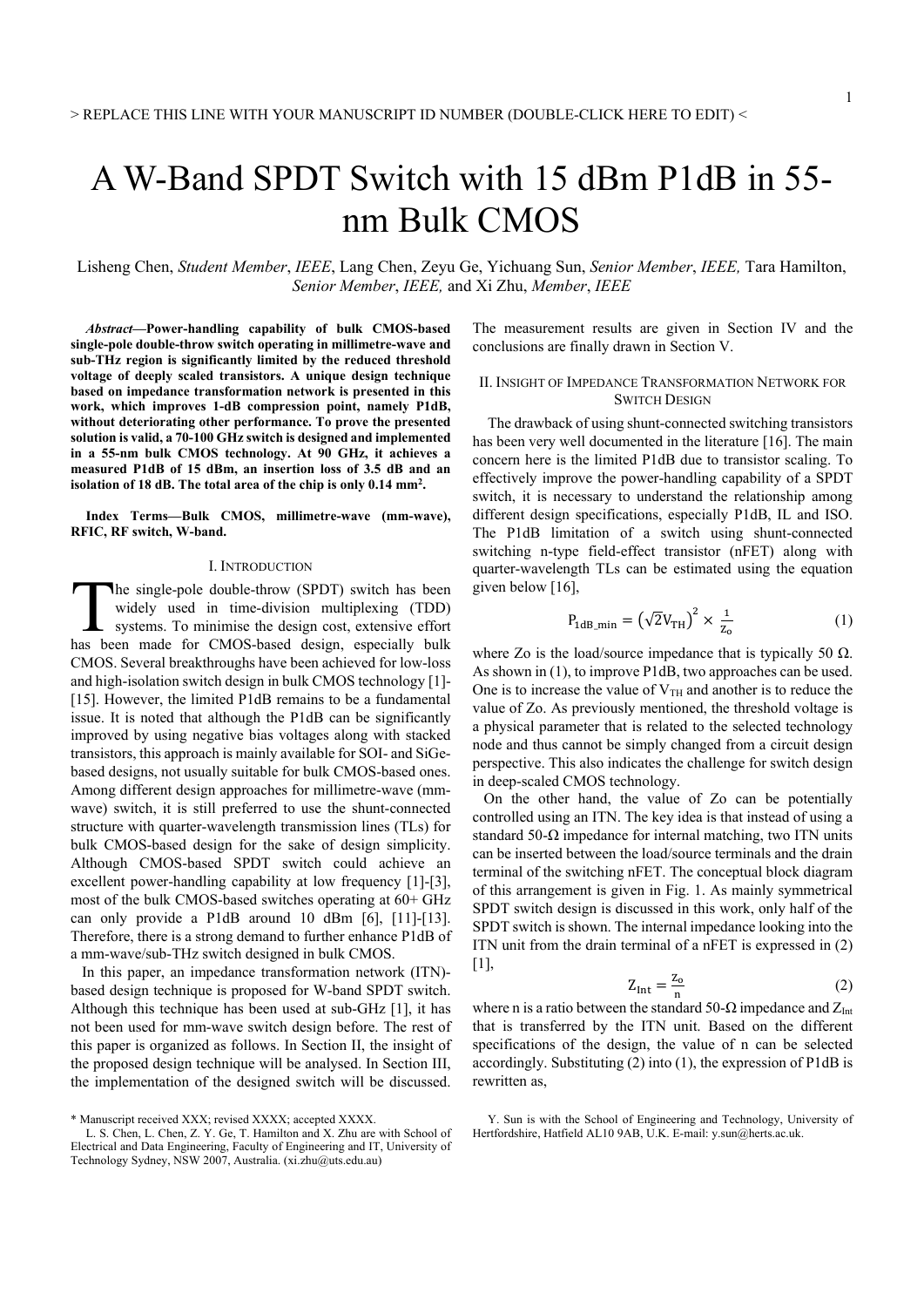

Fig. 1. The simplified half-circuit model of the presended design.



Fig. 2. The simplified circuit schematic of symmetrical SPDT switch using the proposed ITN-based technique.

$$
P'_{1dB\_min} = \left(\frac{2V_{TH}}{\sqrt{2}}\right)^2 \times \frac{n}{Z_0}
$$
 (3)

According to (3), if the value of n is greater than 1, the powerhandling capability of the switch can be improved. However, the impedance mismatch between the internal impedance,  $Z<sub>Int</sub>$ and the impedance looking into the drain terminal of the switching nFET may also have an impact on other performance, such as IL and ISO. This impact can be calculated by using the  $S_{21}$  parameter under different conditions and expressed in (4a) and (4b), respectively.

$$
IL_{Imp\_mismatch} = \frac{2}{2 + \frac{Z_0}{Z_{OFF}} \times \frac{1}{n}}
$$
(4a)

$$
\text{ISO}_{\text{Imp\_mismatch}} = \frac{2}{2 + \frac{Z_0}{Z_{\text{ON}}} \times \frac{1}{n}} \tag{4b}
$$

As shown in (3) and (4), although using a large value of n is preferred for an improved P1dB and IL, it could deteriorate the ISO of the switch. Thus, there is a design trade-off between different design specifications and thus the value of n must be carefully selected. Moreover, the ideal loss-less passive network does not exist in practice. Thus, the additional IL due to parasitic loss effects of non-ideal ITN units also needs to be taken into considerations. The additional IL caused due to limited Q-factor of passive devices can be expressed as,

$$
IL_{Lossy_Q} = -20 \times Log_{10}(1 + \frac{Q}{Q_c})
$$
 (5)

where  $Q = \sqrt{n-1}$ ,  $Q_c$  is the Q-factor of the ITN unit. In general, the value of  $Q_c$  is around 10 for the used technology, if a simple LC network is used. For an optimized design, the value of n is selected to be 1.7, which gives an approximately  $30-\Omega$ internal impedance.

## III. DESIGN OF THE PRESENTED SPDT SWITCH USING ITN **TECHNIQUE**

To apply the presented technique for SPDT switch design, a possible solution is proposed and its simplified schematic is given in Fig. 2. When an RF signal is injected into the TX port, it goes through an ITN unit first, which is formed by an LC network that consists of  $L_1$  and  $C_1$ . Using the ITN unit, the common-mode impedance looking into node A is transferred from 50 to 15  $\Omega$ . Then, the RF signal is divided into two paths. Each path consists of two 30- $\Omega$  quarter-wavelength TLs, a switching nFET and a lumped inductor,  $L_T$ . At TX mode, the two nFETs are switched off. Thus, a shunt LC network is built by the parasitic capacitance (known as  $C_{OFF}$ ) and the  $L_T$ . By looking into the ground, the constructed network can produce a required high impedance at node B. Meanwhile, the two nFETs at the RX branch are switched on, which results in a low impedance at node C. Consequently, the RF signal will not flow into the RX branch at TX mode. Once the RF signal passes through the switching section, the two divided signals are combined at node D and the impedance is transferred back to 50  $\Omega$  at ANT port. It must be noted that the power-combining network used at the input of the designed switch may not be necessary if a power-combined PA is used. For such a case, the power-splitter network and the ITN unit could be co-designed with each power cell used for the PA. As a result, the ITN unit could be embedded into the power-combining network to further minimize the overall insertion loss and die area of the switch.

To verify the presented concept, a 55-nm bulk CMOS technology is chosen. The size of switching nFETs is carefully determined by using the classical figure-of-merit (FoM) – the product of R<sub>ON</sub> times C<sub>OFF</sub>. An optimized performance can be achieved, while the value of nFET's width is 50 μm. Furthermore, the inductor  $L_T$  is required to form a resonator with the switching nFET. By using a grounded inductor at the designed frequency, the  $L_T$  can be determined as 170 pH. This nFET-microstrip-line-based LC tank will provide 480-Ω and 9-  $\Omega$  impedances, respectively when the nFETs are switched off and on from a schematic simulation. The thickness of the TL is 1.325 μm and the width is 10 μm. As the TLs with different characteristic impedance are used in this design, depending on the required impedance, the gaps between the TL and ground wall can be effectively adjusted. Based on the EM simulated results, a 4  $\mu$ m and a 10  $\mu$ m gap are used for the 30- $\Omega$  and 50- $\Omega$  TL, respectively.

#### IV. MEASUREMENT RESULTS

To validate the designed switch, it is fabricated in a 55-nm bulk CMOS technology. Without the pads, the die size of this design is only  $0.3 \times 0.44$  mm<sup>2</sup>. The die microphotograph is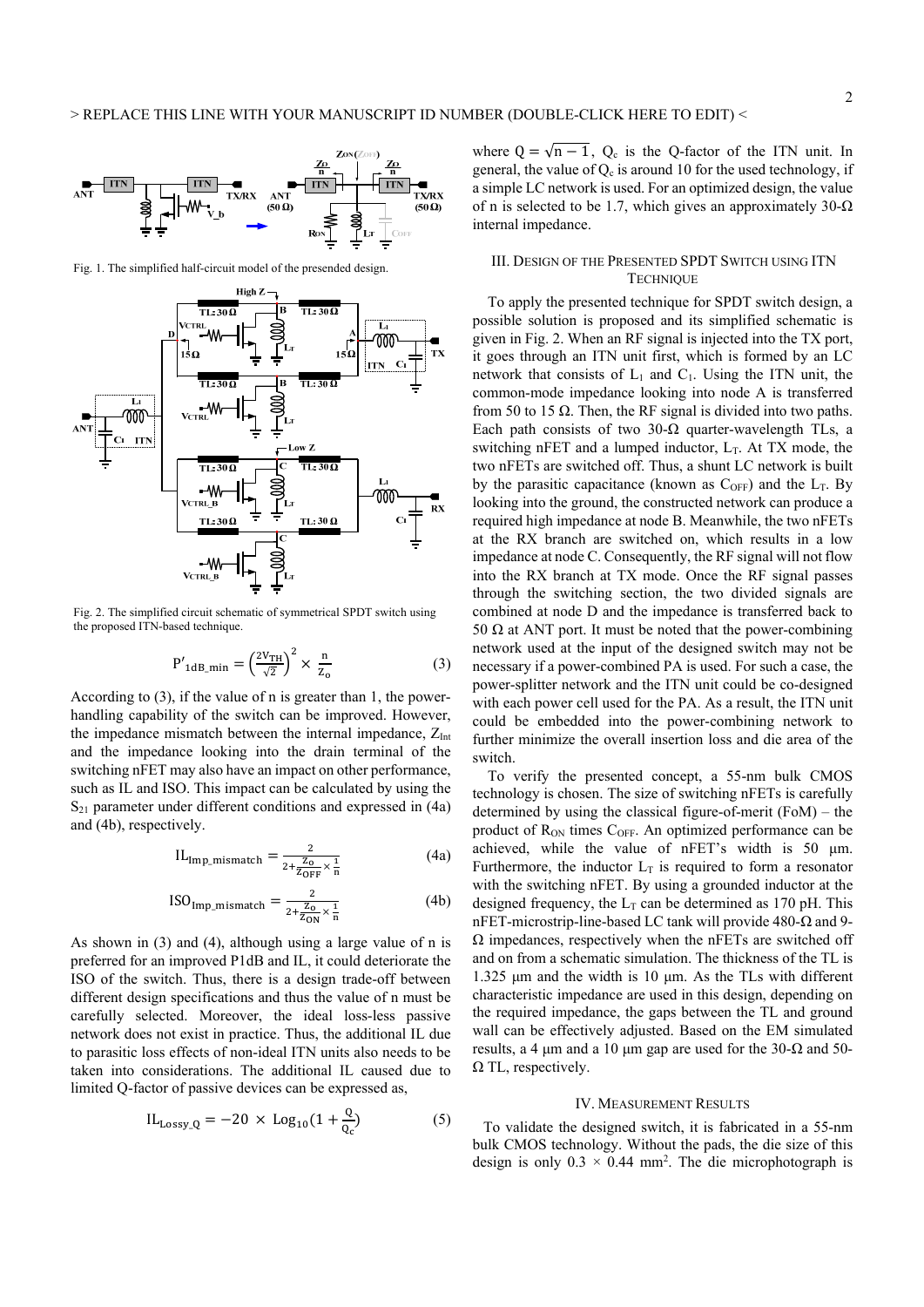## > REPLACE THIS LINE WITH YOUR MANUSCRIPT ID NUMBER (DOUBLE-CLICK HERE TO EDIT) <



TABLE I

Fig. 3. Measurement results, (a) die microphotograph, (b) insertion loss, and (b) isolation.

| PERFORMANCE SUMMARY OF THE DESIGNED SPDT SWITCHES WITH THE OTHER STATE-OF-THE-ART DESIGNS |        |             |                  |                               |                         |             |                             |
|-------------------------------------------------------------------------------------------|--------|-------------|------------------|-------------------------------|-------------------------|-------------|-----------------------------|
| REF.                                                                                      | $f_c$  | Insertion   | <b>Isolation</b> | P <sub>1</sub> d <sub>B</sub> | Area                    | Tech.       | Circuit Structure           |
|                                                                                           | (GHz)  | $loss$ (dB) | (dB)             | (dBm)                         | $\text{ (mm}^2\text{)}$ | (nm)        |                             |
| $[5]$                                                                                     | 50-94  | 3.3         | 27               | 15                            | 0.24                    | 90          | Travelling wave with        |
|                                                                                           |        |             |                  |                               |                         | <b>CMOS</b> | shunt-connected FETs        |
| $[11]$                                                                                    | 58-85  | $1.8/4*$    | 22               | 10                            | 0.015                   | 65          | Transformer with shunt-     |
|                                                                                           |        |             |                  |                               |                         | <b>CMOS</b> | connected FETs              |
| $[12]$                                                                                    | 60-110 | $3-4$       | 25               | 10.5                          | 0.3                     | 90          | $\lambda$ /4-TL with shunt- |
|                                                                                           |        |             |                  |                               |                         | <b>CMOS</b> | connected FETs              |
| $[13]$                                                                                    | 94-110 | 4.2         | 25               | n/a                           | n/a                     | 65          | $\lambda$ /4-TL with shunt- |
|                                                                                           |        |             |                  |                               |                         | <b>CMOS</b> | connected FETs              |
|                                                                                           | 85-95  | 3.2(TX)     | $>25$ (TX)       | >19.5                         | 0.26                    | 55          | Ring resonator with shunt-  |
| [14]                                                                                      |        | $3.6$ (RX)  | $>20$ (RX)       | (TX)                          |                         | <b>CMOS</b> | connected FETs              |
| <b>THIS WORK</b>                                                                          | 70-100 | 3.5         | 18               | 15                            | 0.14                    |             | Impedance                   |
|                                                                                           |        |             |                  |                               |                         | 55          | transformation network      |
|                                                                                           |        |             |                  |                               |                         | <b>CMOS</b> | with shunt-connected        |
|                                                                                           |        |             |                  |                               |                         |             | <b>FETs</b>                 |

Note: \*at 85 GHz.

given in Fig. 3(a). The performance of the designed switch is characterised through on-wafer measurement using a pair of Ground-Signal-Ground (G-S-G) probes along with a 2-port vector network analyser (VNA). It should be noted that as the designed switch is symmetrical in terms of RX and TX branches, one of these branches are terminated using an on-chip 50-Ω load, so that a 2-port VNA can be used for the measurements. A similar approach has also been used in [16]. In this case, the isolation can be only measured between ANT port and RX/TX port rather than from RX port to TX port. The measured and simulated results of IL and ISO are presented in Fig. 3(b) and 3(c). On-chip de-embedding structures are used to remove the impact on S-parameters due to G-S-G pads. As illustrated, at 90 GHz, the insertion loss and the isolation are better than 3.5 dB and 18 dB, respectively. To further verify the power-handling capability of the designed SPDT switch, power measurements are also conducted. The measured P1dB and the insertion loss (under large-signal condition) of the designed switch, are given in Fig. 4. As shown, a P1dB of approximately 15 dBm is achieved. The performance comparisons between the presented symmetrical SPDT switch and the other state-of-theart designs are given in Table I. For fair comparisons, only the ones that are implemented in bulk CMOS and operated at Wband are considered here. As can be seen, the achieved P1dB for most of the state-of-the-art CMOS-based designs are limited to be about 10 dBm for 65-nm process and below. By using the presented approach, the P1dB of this design has been improved





Fig. 4. Measured P1dB of the designed switch.

#### V. CONCLUSION

 A passive-inspired approach for bulk CMOS-based mmwave/sub-THz SPDT switch design has been presented in this work. It utilises an impedance transformation network to improve P1dB without deteriorating other key specifications. The designed SPDT switch is implemented in a 55-nm bulk CMOS technology. At 90 GHz, it achieves a measured P1dB of 15 dBm, an insertion loss of 3.5 dB, and an isolation of 18 dB. Therefore, it can be concluded that the presented approach is Free Street Output<br>
Feature of the street of the street of the street of the designed SPD.<br>
The designed SPD.<br>
The designed SPD.<br>
The designed SPD.<br>
The designed SPD.<br>
In the designed SPD.<br>
In the designed SPD.<br>
In the des